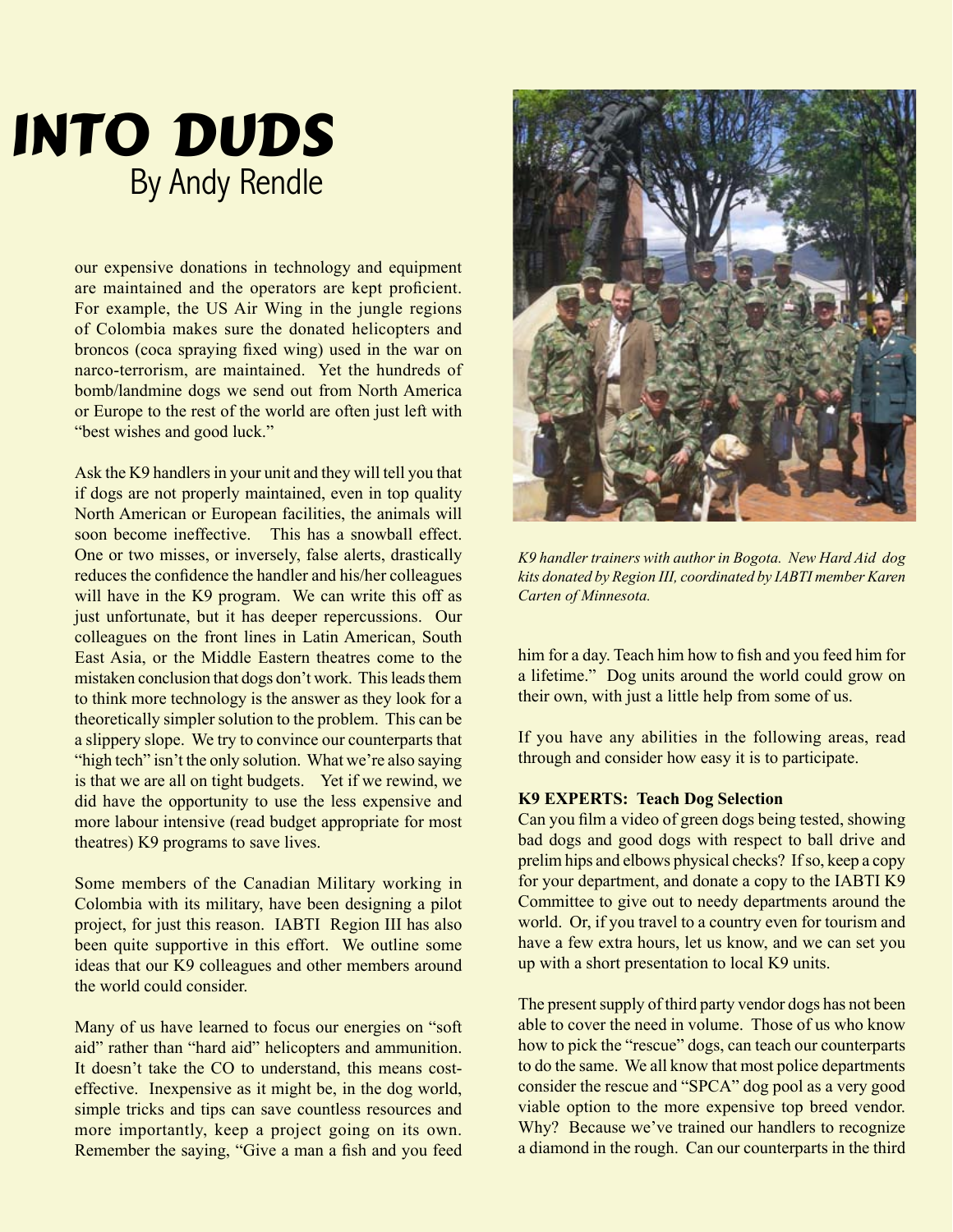

*Author (in black) with new K9 handlers in Colombia's Northern Amazon.*

world, with a sliver of the budget we have, benefit the same way? Of course they can, and it just takes some of our best K9 experts to help them develop programs to recognize which of the hundreds of downtown "pound" dogs in Calcutta, Bogota or Harare may actually have the initial drive needed, and just as importantly will last the desired 8-10 years. Just a few minutes giving tips on 'hips and elbows' and 'ball drive' can go a long way.

# **K9 and CRIME SCENE EXPERTS: Teach Cross Contamination Avoidance**

Many K9 programs take the rank and file out of the military, and expect them to understand the basics of contamination on the level of trained CSI's. Rarely are the new handlers taught to understand what this really means. See evidence of this in the many dog training boxes around the world that have powders leaking out of the box, on the handles, on the dog's own leashes, etc. Our suggested solution? Motivate the local country to use their own interagency support. Get local CSI's who have theories of transference drilled into them to teach a few hours of Locard's Theory to K9 handlers. It is especially important now for members in the Afghan and Iraqi theatres to encourage diplomatic missions to promote this free but very necessary basic training.

#### **K9 HANDLERS & Any Member: Motivation**

K9 handlers around the world are sometimes considered the 'bottom of the rung' in their units. Regular soldiers who use technology often look down on the K9 handler because they misunderstand the importance and potential of a K9 team. In a larger infantry unit for example, a K9

handler may feel isolated.

When you travel to a foreign country, even for a vacation, make a point of giving a gift to the airport K9 handler at your destination. This can make a huge difference in the motivation and confidence of that handler. Gift ideas include K9 equipment like leashes, a box of plastic sandwich gloves, medic kits, magazines with pictures of dog training, your department patches, and even safe-totransport training aids.

### **VETERINARIANS**

We cannot stress the importance veterinarians enough. Please ask your department vet to consider:

 a) Volunteering to be on a network email hotline for emergency questions from K9 departments around the world.

 b) Volunteering to visit a local K9 unit to offer insight while on vacation in a foreign country. (We would be very happy to coordinate such a valuable form of aid.)

If you plan on visiting a country that could benefit from assistance, consider helping out with one of the options above. Please don't let language be a barrier. You can contact your own diplomatic mission or embassy in that country and tell them of your desire to give some free assistance, even if it's only an hour of your time. If the embassy cannot help you, contact us at the IABTI K9 Committee and we will try to set up anything from a simple "meet and greet" to more formal assistance.